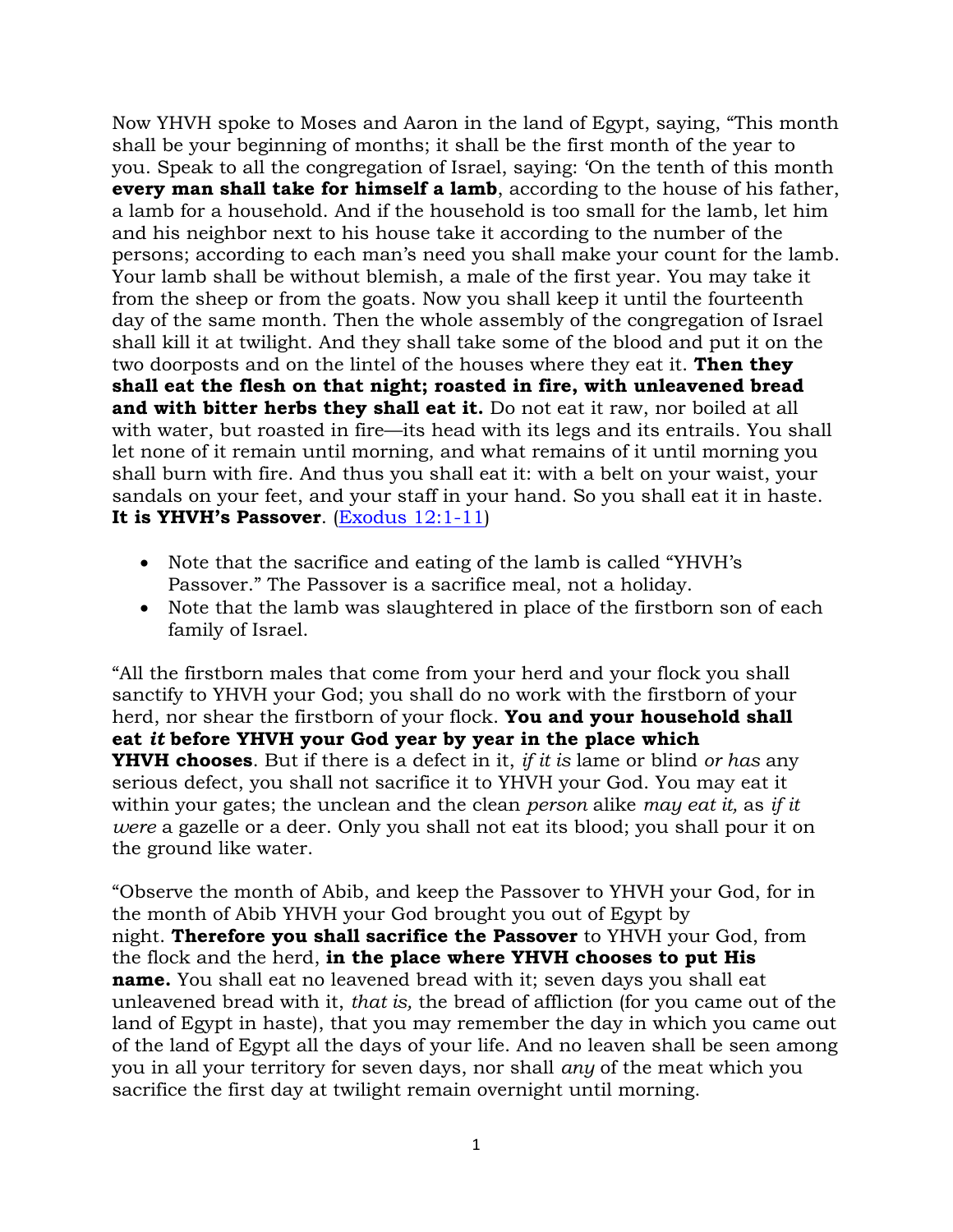**"You may not sacrifice the Passover within any of your gates which YHVH your God gives you; but at the place where YHVH your God chooses to make His name abide, there you shall sacrifice the Passover at twilight,** at the going down of the sun, at the time you came out of Egypt. And you shall roast and eat *it* **in the place which YHVH your God chooses**, and in the morning you shall turn and go to your tents. Six days you shall eat unleavened bread, and on the seventh day there *shall be* a sacred assembly to YHVH your God. You shall do no work *on it."* [\(Deuteronomy 15:19-16:8\)](https://biblia.com/bible/nkjv/Deut%2015.19-16.8)

- This passage is extremely clear: The Passover is not to be sacrificed within any of our gates but only at the place where He has placed His name.
- The word "sacrifice" in this passage is *zabak* (Strong's 2076), which means to slaughter or kill.

## **In this house and in Jerusalem, which I have chosen out of all the tribes of Israel, I will put My name forever**. [\(2 Kings 21:7\)](https://biblia.com/bible/nkjv/2%20Kings%2021.7)

• The "place where YHVH your God will choose" is Jerusalem, and He has placed His Name there *forever*.

"But you shall seek the place where the LORD your God chooses, out of all your tribes, to put His name for His dwelling place; and **there you shall go**. There you shall take your burnt offerings, **your sacrifices**, your tithes, the heave offerings of your hand, your vowed offerings, your freewill offerings, and the **firstborn of your herds and flocks**. And there you shall eat before the LORD your God, and you shall rejoice in all to which you have put your hand, you and your households, in which the LORD your God has blessed you.

"You shall not at all do as we are doing here today—every man doing whatever *is* right in his own eyes— for as yet you have not come to the rest and the inheritance which the LORD your God is giving you. But *when* you cross over the Jordan and dwell in the land which the LORD your God is giving you to inherit, and He gives you rest from all your enemies round about, so that you dwell in safety, then there will be the place where the LORD your God chooses to make His name abide. There you shall bring all that I command you: your burnt offerings, your **sacrifices**, your tithes, the heave offerings of your hand, and all your choice offerings which you vow to the LORD. And you shall rejoice before the LORD your God, you and your sons and your daughters, your male and female servants, and the Levite who *is* within your gates, since he has no portion nor inheritance with you. **Take heed to yourself that you do not offer your burnt offerings in every place that you see**; but in the place which the LORD chooses, in one of your tribes, there you shall offer your burnt offerings, and there you shall do all that I command you.